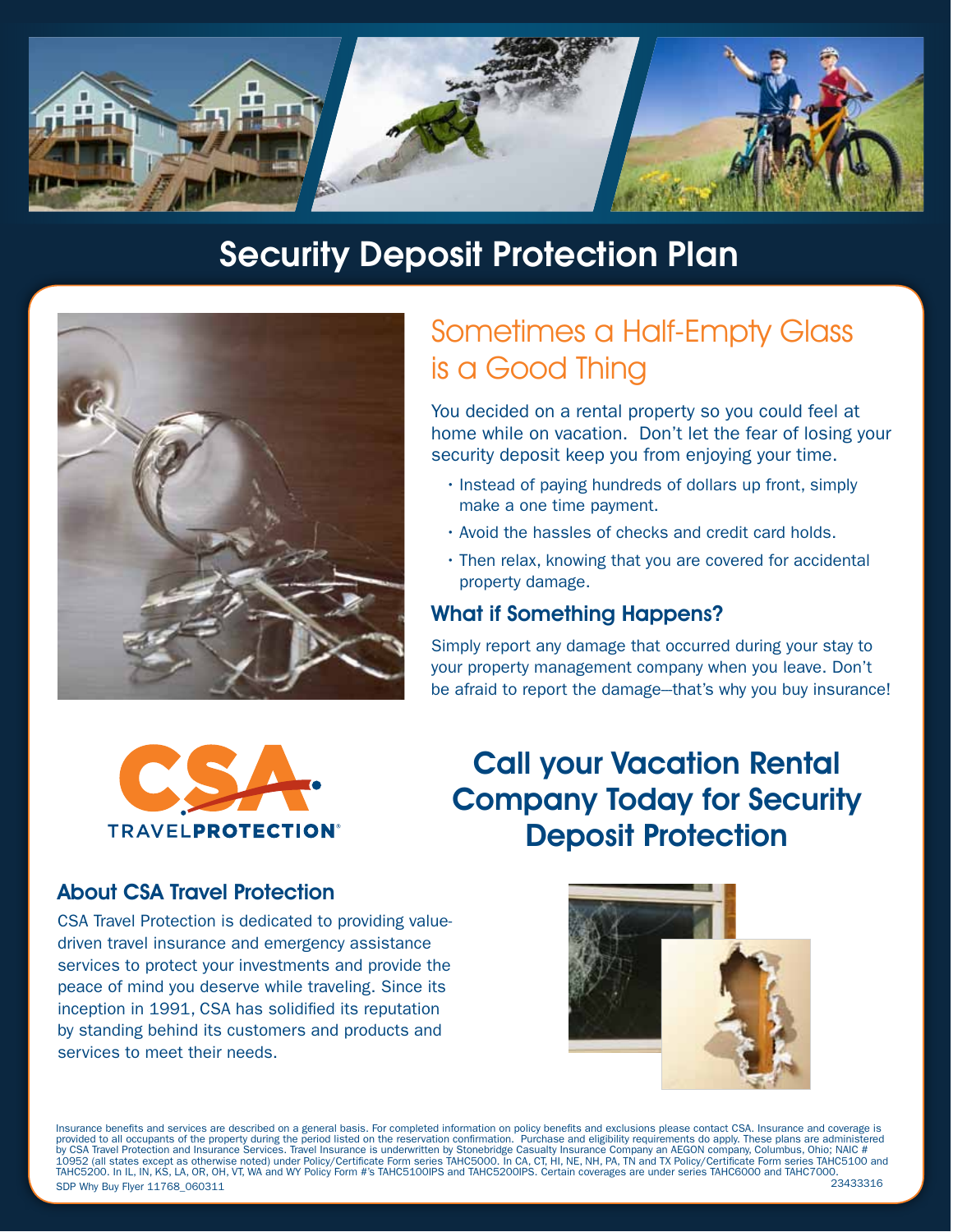(10SDISDINC Security Deposit Protection DOC) 11655-0411







# Security Deposit Protection Description of Coverage PLAN CODE 10SDI/SDINC

This is a brief Description of Coverage. This is not your Policy/Certificate of Insurance. Please call (866) 999-4018 to obtain your Individual Policy in OR, WA and WY or your Certificate of Insurance for all other states. Your Individual Policy or Group Policy will govern the final interpretation of any provision or claim.

Important: Keep this document and carry a copy with you when you travel. If you need to cancel your Trip, contact the company you booked with immediately to cancel your reservation.

FOR CERTIFICATE/POLICY INQUIRIES, REQUESTS OR CUSTOMER SERVICE CALL:

# (866) 999-4018

## SCHEDULE OF COVERAGES AND SERVICES

## INSURANCE COVERAGE

(Underwritten by Stonebridge Casualty Insurance Company)

Security Deposit Protection benefits will be payable up to the limit indicated on your rental agreement provided by the Property Management Company. If there is not an amount indicated on your rental agreement, contact your Property Management Company for the maximum benefit limit.

Trip Cancellation benefits will be payable for 100% of your Plan Cost.

## INSURANCE COVERAGE

#### Underwritten by Stonebridge Casualty Insurance Company

Coverage is provided to all persons occupying the property listed on the reservation confirmation. This plan is available to U.S. residents. It is also available to non-U.S. residents for travel to the U.S. (if the plan is purchased through a U.S. vacation rental company). There is no coverage unless payment has been made for this plan. There is no coverage unless your loss was caused by an unforeseeable event that occurs while coverage is in effect.

# 10-DAY FREE LOOK

If you are not satis�ed for any reason, you may cancel your coverage under this plan by sending a letter indicating your desire to cancel to the vacation rental company. If you haven't already left on your Trip, you will receive a full refund of your plan cost.

# EFFECTIVE DATES OF INSURANCE

#### An Insured's coverage, for Security Deposit Protection Benefits, will take effect on the later of:

- 1. 12:01 A.M. Standard Time on the date after the premium is received by us or our authorized agent;
- 2. The date and time the Insured starts a Covered Trip; or
- 3. 12:01 A.M. Standard Time on the Scheduled Departure Date of a Covered Trip.

#### Trip Cancellation Effective Dates of Coverage

Trip Cancellation coverage will take effect at 12:01 A.M. Standard Time on the day after the date your premium is received by the vacation rental company.

#### All coverages automatically end on the earlier of: 1. the date the Covered Trip is completed; or

- 2. the Scheduled Return Date of the Trip; or
- 3. your arrival at the return destination on a roundtrip, or the destination on a one-way trip; or
- 4. cancellation of the Covered Trip.

# COVERAGE AND BENEFITS

The following coverage and benefits are a sample of the listed coverage and benefits in your Policy or Certificate of Insurance and are described on a general basis only. Please call (866) 999-4018 to obtain your Individual Policy in the following states: IL, IN, KS, LA, OR, OH, VT, WA, and WY or your Certificate of Insurance for all other states. Your Individual Policy or Group Policy will govern the final interpretation of any provision or claim.

This plan covers you for certain unforeseeable events that occur while your coverage is in effect. They include:

## Security Deposit Protection Benefits

If the Insured rents an Accommodation and the Insured damages the real or personal property assigned to that Accommodation during the Covered Trip, we will reimburse the Insured the lesser of: a) the cost of repairs or b) the Actual Cash Value of the property, up to the amount shown in the Schedule.

Coverage is provided to the Insured occupying the Accommodation during the Covered Trip provided the Insured is listed on the lease agreement.

#### Coverage is not provided for loss due to:

- a. inclement weather or natural disaster;
- b. intentional acts or gross negligence of the Insured;
- c. normal wear and tear of the real or personal property assigned to the Accommodation;
- d. any damage that occurs if the Insured is in violation of the lease agreement;
- e. loss, theft or damage to any personal effects owned by the Insured or brought on the Covered Trip by the Insured;
- f. loss, theft or damage caused by any person other than the Insured unless substantiated by a police report.

#### The Insured's Duties in the Event of a Loss:

The Insured must:

- 1. take all reasonable, necessary steps to protect the property and prevent further damage to it;
- 2. report the loss in writing within 3 days of the completion of the Covered Trip to the staff responsible for managing the Accommodation;
- 3. provide us all documentation such as the lease agreement, police report and damage estimate.

### Pre-Departure Trip Cancellation Benefits

We will pay a Pre-Departure Trip Cancellation Benefit, up to the amount shown in the Schedule if you are prevented from taking your Covered Trip.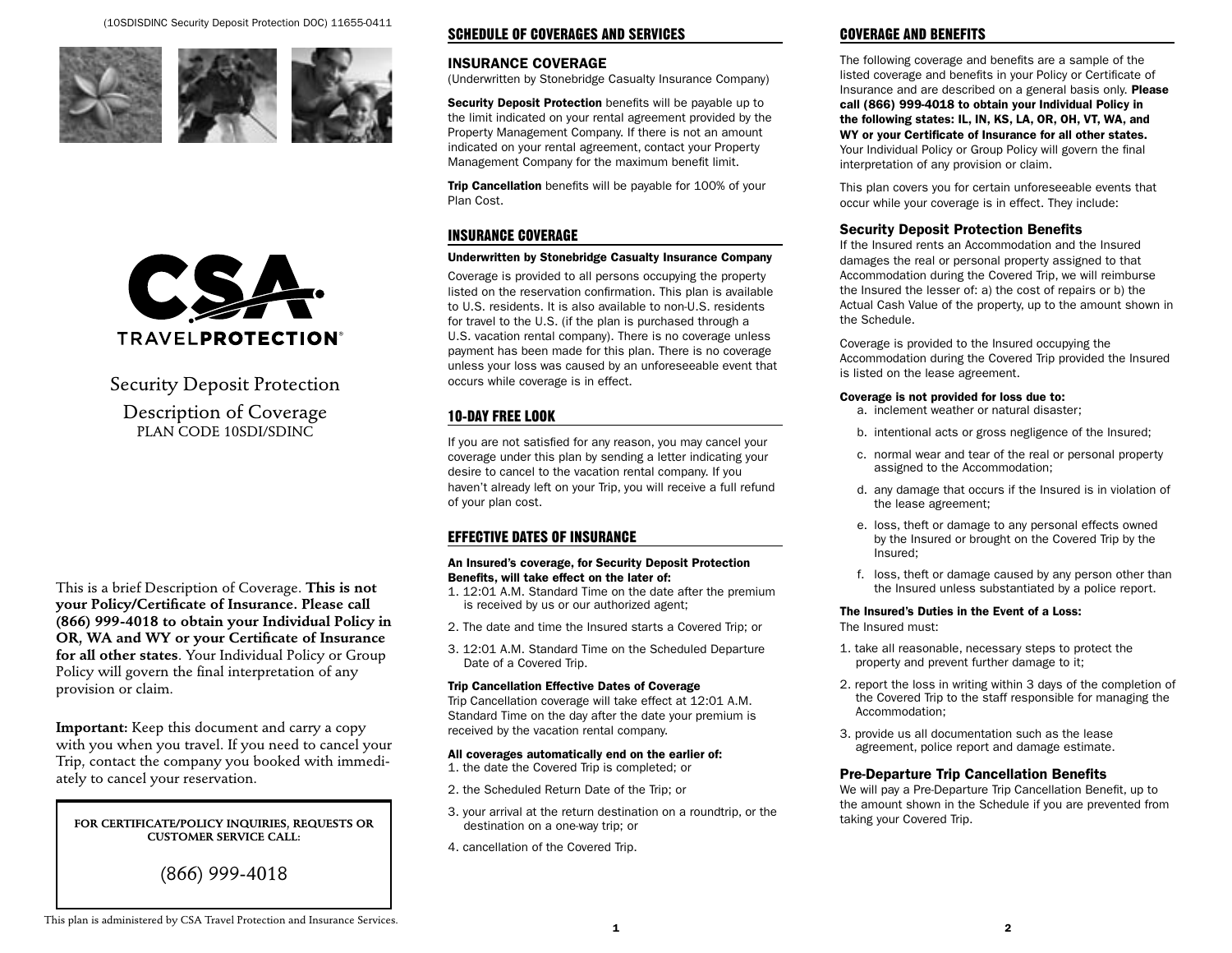## GENERAL PLAN EXCLUSIONS

The following exclusions are a sample of the listed exclusions in your Policy or Certificate of Insurance and are described on a general basis only. Please call (866) 999-4018 to obtain your Individual Policy in the following states: IL, IN, KS, LA, OR, OH, VT, WA, and WY or your Certificate of Insurance for all other states. Your Individual Policy or Group Policy will govern the final interpretation of any provision or claim.

#### The following exclusions apply to all coverage:

We will not pay for any loss under the plan caused by, or resulting from:

- 1. your, your Traveling Companion's, or Family Member's suicide, attempted suicide, or intentionally self-inflicted injury, while sane or insane (while sane in CO & MO);
- 2. mental, nervous, or psychological disorders;
- 3. being under the influence of drugs or intoxicants, unless prescribed by a Physician;
- 4. normal pregnancy or resulting childbirth or elective abortion;
- 5. participation as a professional in athletics;
- 6. participation in organized amateur and interscholastic athletic or sports competition or events;
- 7. riding or driving in any motor competition;
- 8. declared or undeclared war, or any act of war;
- 9. civil disorder;
- 10. service in the armed forces of any country;
- 11. nuclear reaction, radiation or radioactive contamination;
- 12. operating or learning to operate any aircraft, as pilot or crew;
- 13. mountain climbing, bungee cord jumping, skydiving, parachuting, hang gliding, parasailing or travel on any air supported device, other than on a regularly scheduled airline or air charter company;
- 14. any unlawful acts, committed by you, a Traveling Companion or Family Member traveling with you (whether insured or not);
- 15. any amount paid or payable under any Worker's Compensation, disability benefit or similar law;
- 16. a loss or damage caused by detention, confiscation or destruction by customs;
- 17. Elective Treatment and Procedures;
- 18. pandemic and/or epidemic;
- 19. medical treatment during or arising from a Trip undertaken for the purpose or intent of securing medical treatment;
- 20. Financial Insolvency of the person, organization or firm from whom you directly purchased or paid for your Covered Trip, Financial Insolvency which occurred, or for which a petition for bankruptcy was filed by a travel supplier;
- 21. business, contractual, or educational obligations of you, a Family Member, or Traveling Companion;
- 22. failure of any tour operator, Common Carrier, or other travel supplier, person or agency to provide the bargainedfor travel arrangements;
- 23. a loss that results from an illness, disease, or other condition, event or circumstance which occurs at a time when the plan is not in effect for you.

#### **DEFINITIONS**

The following definitions are a sample of the defined terms in your Policy or Certificate of Insurance and are described on a general basis only. Please visit call (866) 999-4018 to obtain your Individual Policy in the following states: IL, IN, KS, LA, OR, OH, VT, WA, and WY or your Certificate of Insurance for all other states. Your Individual Policy or Group Policy will govern the final interpretation of any provision or claim.

ACCOMMODATION means any establishment used for the purpose of temporary, overnight lodging for which a fee is paid and reservations are secured.

ACTUAL CASH VALUE means original purchase price less depreciation or replacement cost, whichever is less.

COVERED TRIP (or TRIP) means: 1) A period of round-trip travel away from Home to a destination outside your city of residence; the purpose of the trip is business or pleasure and is not to obtain health care or treatment of any kind; the trip has defined departure and return dates specified when the Insured enrolls; the trip does not exceed 180 days.

FAMILY MEMBER includes your or your Traveling Companion's dependent, spouse, child, spouse's child, son/daughter-in-law, parent(s), sibling(s), grandparent(s), grandchild, step-brother/sister, step-parent(s), parent(s) in-law, brother/sister-in-law, aunt, uncle, niece, nephew, guardian, Domestic Partner, foster child, or ward.

FINANCIAL INSOLVENCY means the total cessation or complete suspension of operations due to insolvency, with or without the filing of a bankruptcy petition, whether voluntary or involuntary.

**PHYSICIAN** means a person licensed as a medical doctor by the jurisdiction in which he/she is resident to practice the healing arts. He/she must be practicing within the scope of his/her license for the service or treatment given and may not be you, a Traveling Companion, or a Family Member.

SCHEDULED DEPARTURE DATE means the date on which you are originally scheduled to leave on your Covered Trip.

**SCHEDULED RETURN DATE** means the date on which you are originally scheduled to return to the point where the

Covered Trip started or to a different final destination.

TRAVELING COMPANION means a person whose name(s) appear(s) with you on the same Covered Trip arrangement and who, during the Covered Trip, will share Accommodations with you in the same room, cabin, condominium, apartment unit, or other lodging.

#### WHERE TO PRESENT A CLAIM

All claims should be presented to the Program Administrator:

#### CSA Travel Protection

P.O. Box 939057 San Diego, CA 92193-9057 (800) 541-3522 (Toll-Free)

#### CLAIMS AND GENERAL PROVISIONS

The following provisions are a sample of the provisions in your Policy or Certificate of Insurance and are described on a general basis only. Please call (866) 999-4018 to obtain your Individual Policy in the following states: IL, IN, KS, LA, OR, OH, VT, WA, and WY or your Certificate of Insurance for all other states. Your Individual Policy or Group Policy will govern the final interpretation of any provision or claim.

**Concealment or Fraud** We do not provide coverage if you have intentionally concealed or misrepresented any material fact or circumstance relating to the coverage.

Notice of Claim We must be given written notice of claim within 90 days after a covered loss occurs. If notice cannot be given within that time, it must be given as soon as reasonably possible. Notice may be given to us or to our authorized agent. Notice should include the claimant's name and enough information to identify him or her.

Proof of Loss Written proof of loss must be sent to us within 90 days after the date the loss occurs. We will not reduce or deny a claim if it was not reasonably possible to give us written proof of loss within the time allowed. In any event, you must give us written proof of loss within twelve (12) months after the date the loss occurs unless you are legally incapacitated.

**Duplication of Coverage** You may only purchase one plan from us for each Covered Trip. If more than one plan is purchased for any Trip, the maximum limit of coverage payable will be from the plan with the highest level of benefit. We will refund plan payments received for any other plan for the specific Trip.

Our Right to Recover From Others We have the right to recover any payments we have made from anyone who may be responsible for the loss. You and anyone else we insure must sign any papers and do whatever is necessary to transfer this right to us.